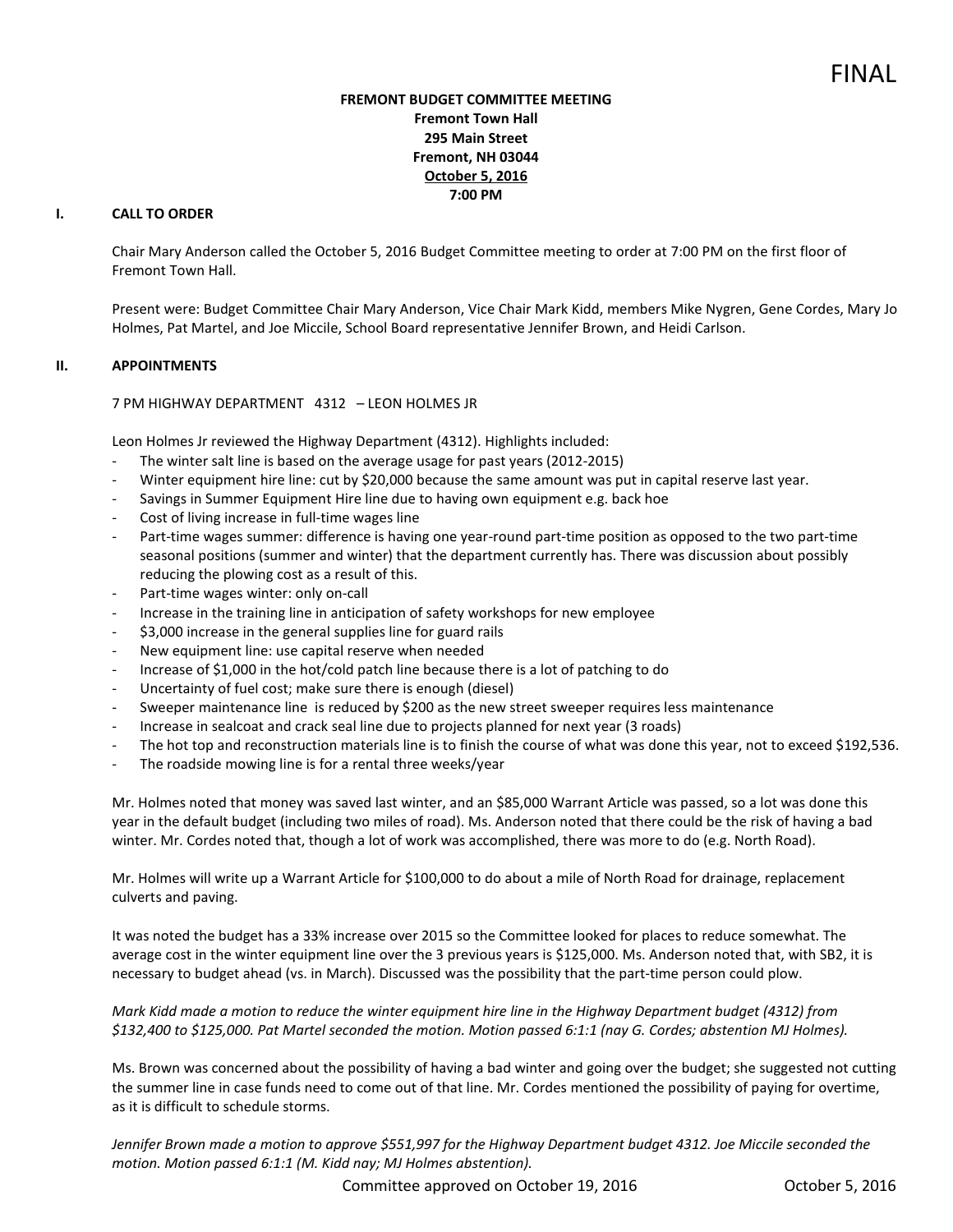# FINAL

## **III. APPROVE MINUTES FROM SEPTEMBER 28, 2016**

*Gene Cordes made a motion to approve the minutes as amended of September 28, 2016. Joe Miccile seconded the motion. Motion passed, 8:0.* 

#### **IV. SCHOOL BUDGET UPDATES/INFORMATION**

The next School Board meeting is next Tuesday night.

# **V. TOWN BUDGET UPDATES/INFORMATION**

The CIP is a big part of the budgeting process and reflects the needs of different departments, Ms. Anderson said. It is supposed to be a planning tool. She said it is an opportune time to bond some work; she had concern with the floating land bond. She spoke about the benefit of a capital improvement town-wide fund for all town buildings so that if things happen, it could be accessed (vs. just the capital reserve fund for Town Hall). Ms. Carlson mentioned that the town also has an expendable trust fund that has \$20,000 currently and money can be added to that for town buildings.

Mr. Cordes suggested that the Budget Committee look at the CIP during the off-season planning time, not during the budget sessions.

## **VI. TOWN BUDGET REVIEW WITH SELECTMEN'S RECOMMENDATIONS**

## 4197 ADVERTISING & REGIONAL ASSOCIATION

*Mary Jo Holmes recommended the Board of Selectmen's recommendation of \$8,251.00 in line 4197 ADVERTISING & REGIONAL ASSOC. Jennifer Brown seconded the motion. Motion passed 8:0.* 

#### 4199 OTHER GENERAL GOVERNMENT

*Pat Martel recommended the Board of Selectmen's recommendation of \$2,400.00 in line 4199 OTHER GENERAL GOVERNMENT. Mark Kidd seconded the motion. Motion passed 8:0.* 

#### 4240 BUILDING INSPECTION

The Board of Selectmen put in a 2% increase in the building inspection wages (\$2,419) and removed Driveway Inspections (the Road Agent is doing this as part of the job).

There was discussion about Building Inspector hours and work load of town employees in general.

*Jennifer Brown recommended the Board of Selectmen's recommendation of \$37,604.00 in line 4240 BUILDING INSPECTION. Joe Miccile seconded the motion. Motion passed 7:1 (nay, M. Nygren).* 

#### 4442 DIRECT ASSISTANCE

*Mary Jo Holmes recommended the Board of Selectmen's recommendation of \$15,800.00 in line 4442 DIRECT ASSISTANCE. Joe Miccile seconded the motion. Motion passed 8:0.* 

#### 4583 PATRIOTIC PURPOSES

*Pat Martel recommended the Board of Selectmen's recommendation of \$2,735.00 in line 4583 PATRIOTIC PURPOSES*. *Joe Miccile seconded the motion. Motion passed 8:0.* 

## 4610 CONSERVATION COMMISSION

The \$1,000 in the clerical line is taken from Planning & Zoning. There was discussion about amounts in funds e.g. \$2,247 in the budget residual and \$104,000 in the current land use fund, as well as the \$935,000 floating bond that stays on